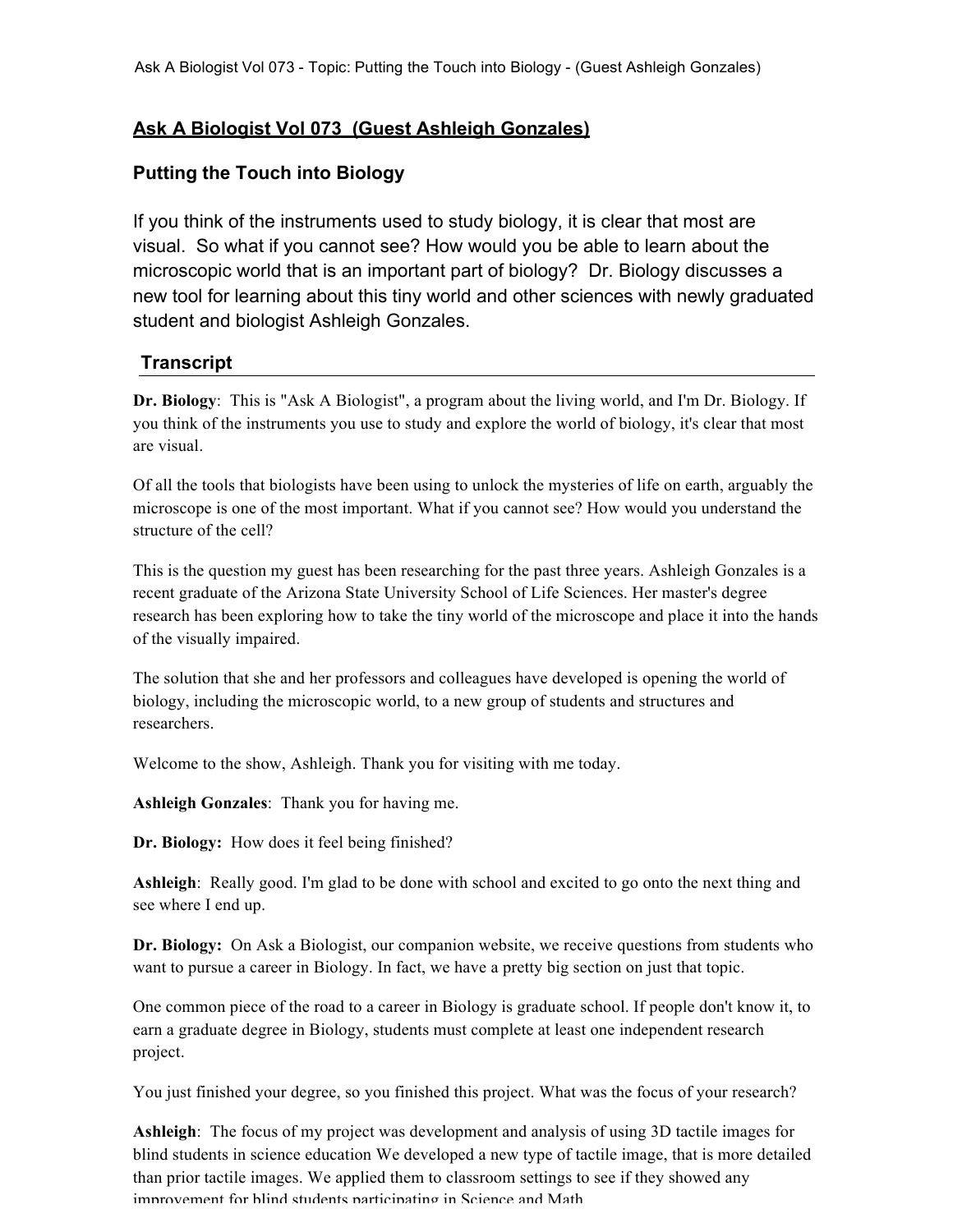**Dr. Biology:** Let me just describe one of these. At first glance they look like a black flat tile, you might think. They're about a quarter inch thick. When you look closer, you can see, or if you run your fingers over the surface, feel projections that provide details of the object that was imaged. In this case, it's a cell that's undergoing mitosis, which is cell division.

From these tiles, what have you been learning?

**Ashleigh**: We were able to figure out that if we preserve more detail from the original image, the blind or visually impaired students are able to get a lot more information from that image, rather than relying on someone's verbal description.

They're able to more clearly understand different parts of the image and break it down independently, with some guidance of course.

Once they start to learn how to discern images, they get pretty good at it. We're able to step back and let them look at the image themselves and try to discern it. We are also finding that this is a supplemental tool for sighted students, and it's bringing another level, another modality to their learning that they're really enjoying.

**Dr. Biology:** I'll want to talk about that a little bit later. One thing I wanted to talk about before we get off on too much of a tangent. We introduced this as a great tool for the microscope, but this is a tool for a lot of different imaging. While microscopy is what I would call exploring inner space, you've also been exploring outer space, right?

**Ashleigh**: Oh, yeah. I'm really excited about the astronomy courses that we did here. At ASU we were able to take constellations, and because of the way that we make these tactile images, the more intense parts of the images, the brighter parts, come out taller on the board in a tactile way.

We're able to show blind and visually impaired students which constellations stand out. Because the stars are brighter in the tactile image, they're able to discern a constellation out of a image of all the stars.

**Dr. Biology:** In this case, the work you started doing here, it's pretty much close to home, right?

**Ashleigh**: Yeah. It's something that I wanted to focus on. Trying to earn my degree in science was always very challenging, because the images that they provide now in a tactile format are very simplified.

I had to rely a lot on my own personal, visual memory of what things look like and a lot of verbal descriptions to put together what I was supposed to be seeing as opposed to what I was actually getting.

This was exciting for me, because it was a way to provide the real image that the peers are receiving to the blind student as well.

**Dr. Biology:** Right. If you didn't catch on to this, Ashleigh is visually impaired. You're totally blind, right?

**Ashleigh**: Yes. I have zero vision. [laughs] I lost most of my vision when I was 13. As of now, I have nothing. I had perception for a couple years, now I don't have that either.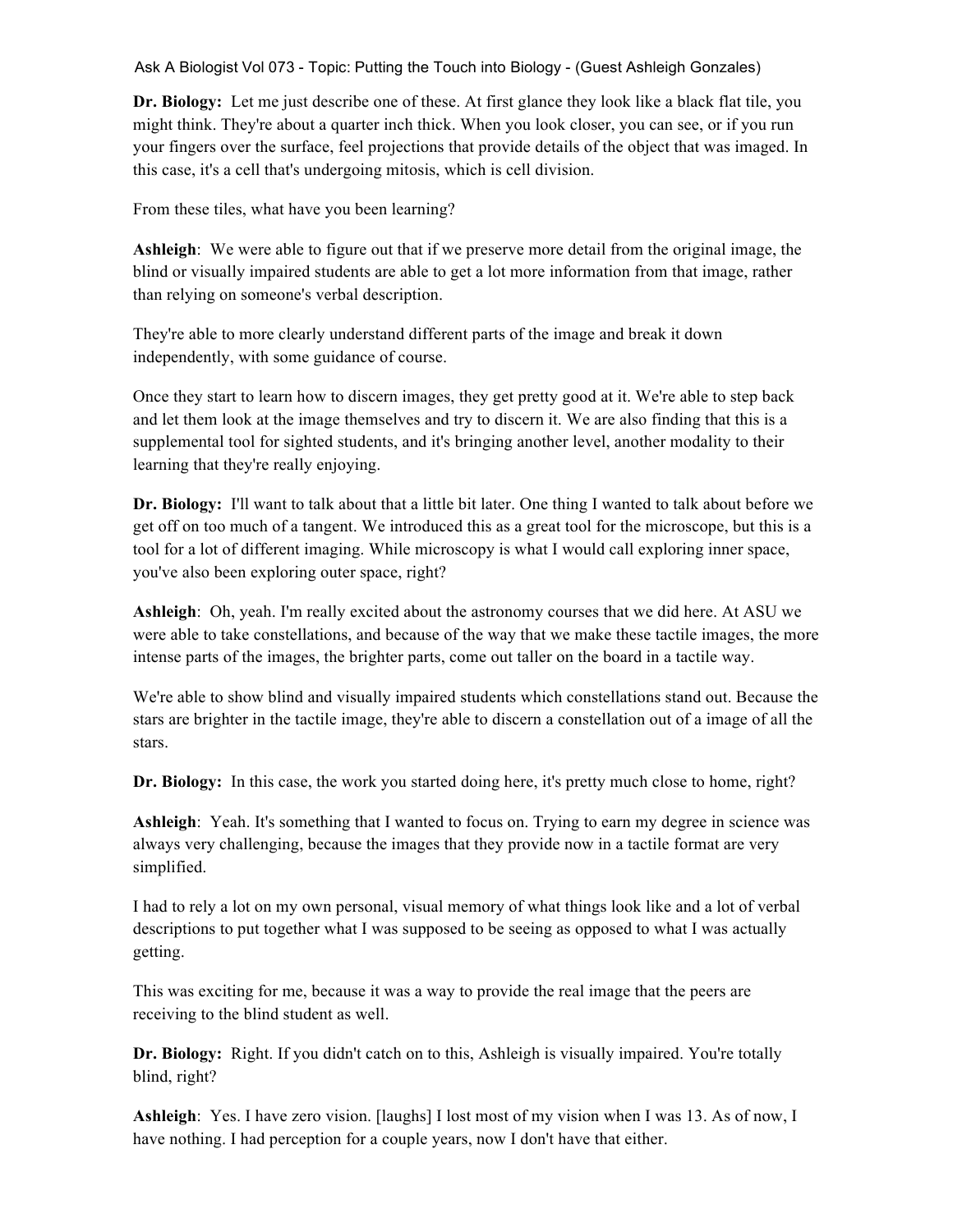**Dr. Biology:** You turned out to be a perfect researcher for this sort of thing, because you still have some memory of the visual world. Being totally blind, thinking about how to bridge that gap, seems like this was a project that was waiting for you to take on.

**Ashleigh**: Yeah. I was excited when my professor from my imaging course, Dr. Baluch, approached me with the idea, because none of my other professors had ever shown that kind of interest before. It was really exciting when she approached me with the idea.

We took it from there and got a lot of other faculty on board and other students on board. I was excited to be a part of it.

**Dr. Biology:** The technique you're using is pretty revolutionary in the sense that it wasn't just a matter of making something 3D, it was actually 3D with a purpose and very carefully crafted to give more information than just a spatial location, right?

**Ashleigh**: Right, that was really important to me because, like I said before, "The current tactile images that are being provided are adequate but not anything impressive, or over the top." It was really important to me that if we were going to do this, we were going to provide a further level of information and detail that students weren't getting at that point.

**Dr. Biology:** Let's go back to the tile that I was describing earlier, the one about the cell, and it was going through cell division. When you first used your hands to actually interpret that, is that the first time that you actually interpreted a cell dividing, or did you have a good concept beforehand?

**Ashleigh**: I had a good concept as far as the cartoon diagrams you see in textbooks a lot of the time. I had never actually seen a real cell dividing, myself. I remember seeing cartoon graphics or diagrams in textbooks when I was younger, but I've never actually seen the actual cell dividing.

This one that we made was from a real picture, from a real microscope, and it was a real cell. That was definitely different for me.

**Dr. Biology:** What stood out for you? What did you get out of that...

**Ashleigh**: [laughs]

**Dr. Biology:** ...tile that was so different?

**Ashleigh**: It's not clean cut like those pictures are. [laughs] The pictures in textbook are very simplified and straightforward so you can see and identify every little piece and organelle, but real cells are not that simple.

I think this was a way for me to see that it does take time to break down what you're looking at. It's nice to be able to do that independently rather than having someone there telling me, "OK, there's a nucleus and there's spindles and the cell splitting." It's nice to see that myself.

**Dr. Biology:** What about the research on the tiles? I know you're a good person to do the early testing on it, but you actually did a lot more research.

**Ashleigh**: We were able to do a participation study with the public. We invited blind and visually impaired adults of all backgrounds into ASU to do a science activity. They did one astronomy and one biology. We had half of the students using the tactile boards and half of them using the old version of tactile graphics.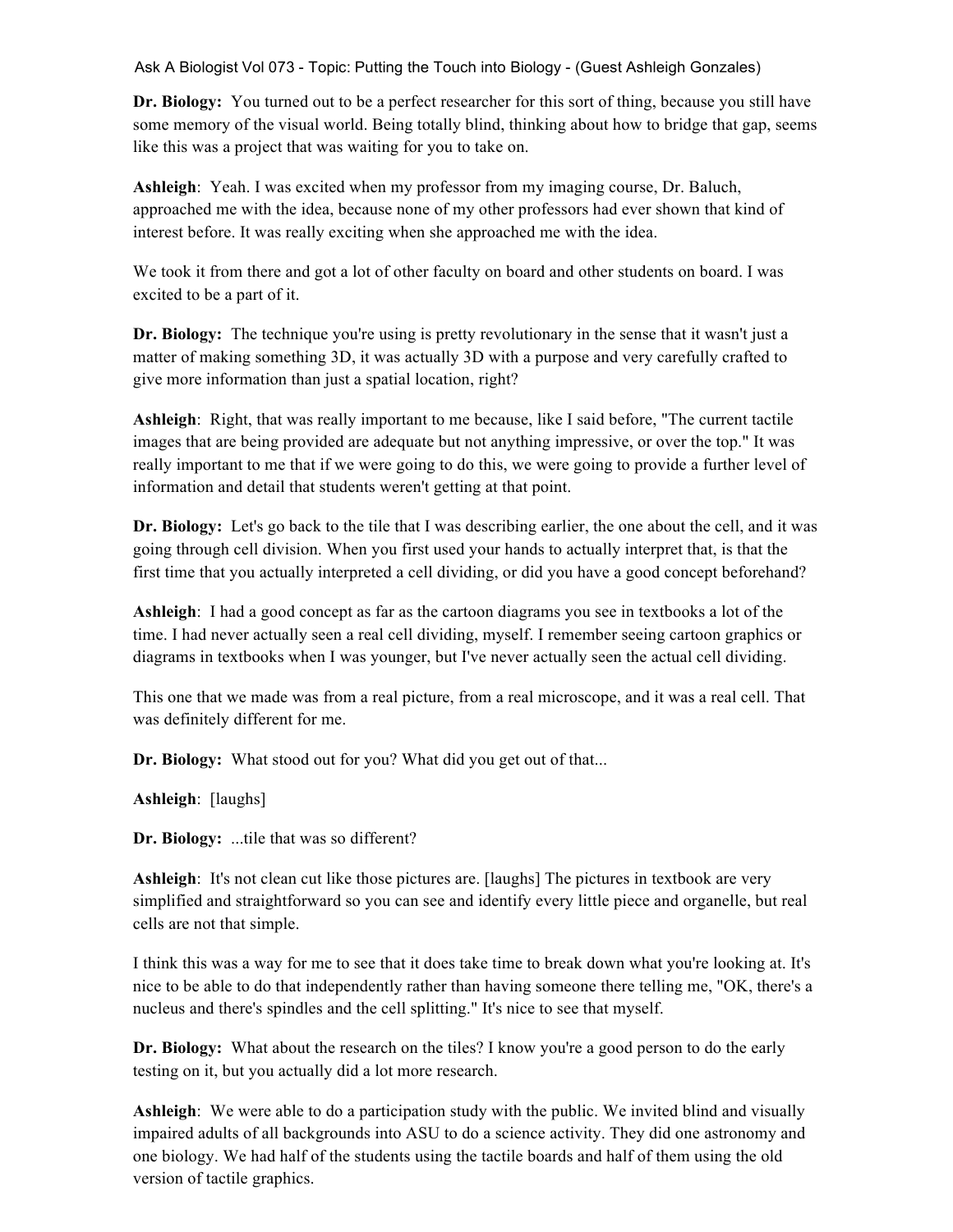We were able to have them test out the boards and give us feedback. They did a quiz so we could assess how well the boards actually helped them with the assignment. We got a lot of verbal feedback, and a lot of survey feedback. It was a really good experience.

**Dr. Biology:** For the students that could see, you had a big improvement, as well.

**Ashleigh**: Yeah. When we used these boards in actual pilot courses here at ASU, we provided them to the blind students and the sighted students in the same classroom so they had the option if they wanted to try the tactile boards as a supplement to their printed material, they were able to.

A lot of them really loved it because it provided a hands-on way to interact with the material and really get involved in the lab that they were doing.

**Dr. Biology:** I thought I read that you actually had better performance in their actual exams.

**Ashleigh**: Yes. In one of the courses that used the boards or had them available, they took a quiz every week. The scores on their quiz overall was higher than the side-by-side course, which was doing the same activities without using the boards.

**Dr. Biology:** When this was first introduced to me, I was intrigued because we know it's important to take notes when you're in a lecture or you're in your lab. There's another channel of learning that goes on when you write those notes.

In this case it seems like you tapped into another channel for the sighted students so that it actually imprinted on them better than if they didn't do it. I would be curious to see how this plays out down the road.

**Ashleigh**: I think it could be really interesting. There's been a few studies' already that I've looked into that have researched using models and using hands-on tools. All of the studies have shown positive results from sighted students using hands-on materials.

I think it just gives them a way to feel more a part of what they're learning and really interact with the material, rather than just hearing the lecture or being told something is the way it is without them experiencing it themselves.

**Dr. Biology:** How many different kinds of tiles do you have right now?

**Ashleigh**: Oh God, I don't even know. I want to say we have at least 50 different things, probably more. It's been really exciting because we've been able to use the [indecipherable 10:33] U's in different setting and test out different ideas with them, and all of them have been really positive.

We've got all kinds of astronomy tactiles. We've got some fossils, and we've got DNA in the cells. Now we just have all sorts of them.

**Dr. Biology:** For astronomy, I know you've been working with NASA.

**Ashleigh**: Yeah. I was able to get a NASA space grant internship as part of this project. They were all very excited about contributing to this research.

I was able to take these materials to a lot of their outreach events and show them to the public and get other people excited about the project. I'm really excited that I was able to do that. It shows that there's larger people that are very interested in this research.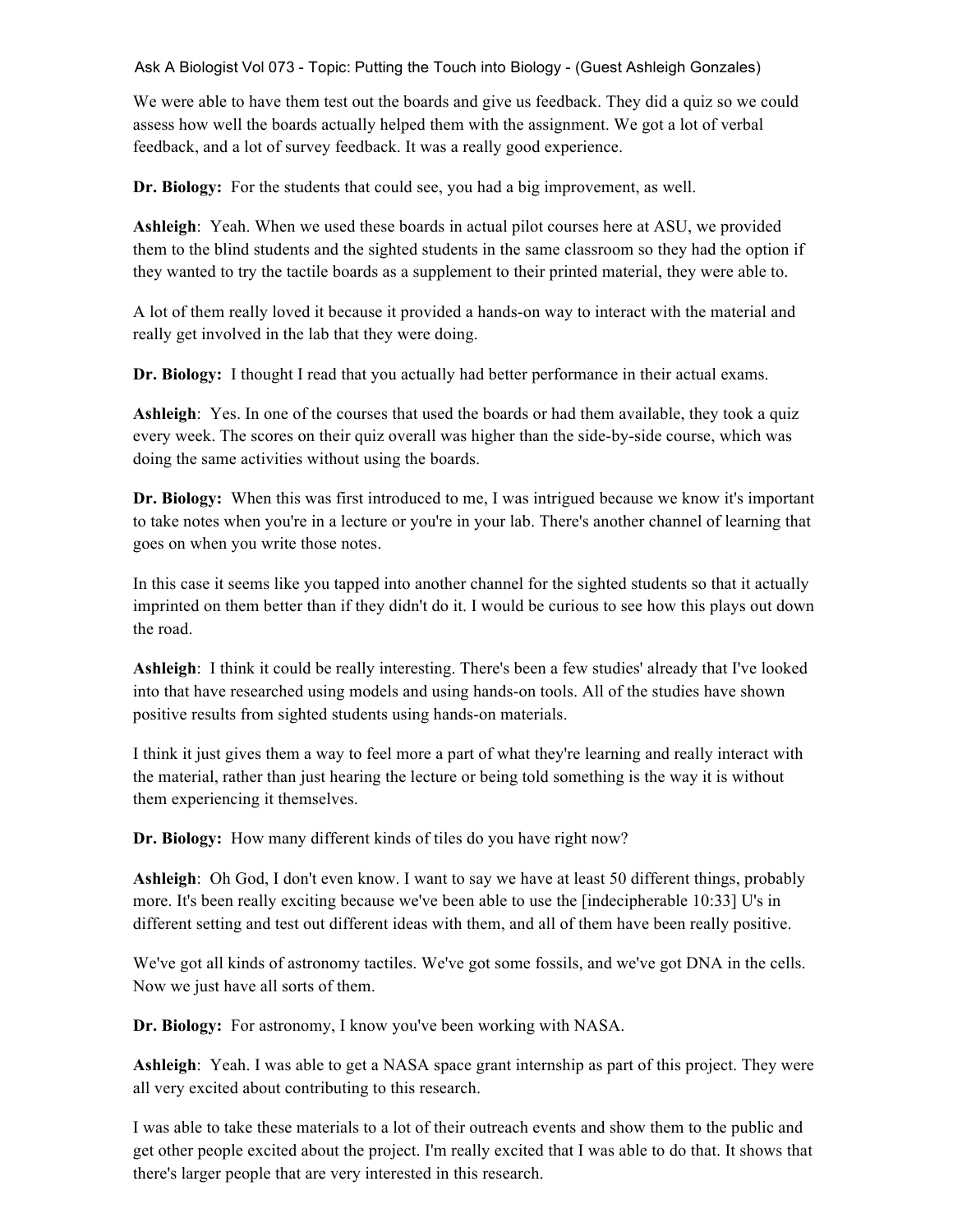**Dr. Biology:** They're not inexpensive though to make, right?

**Ashleigh**: As of now, they're probably approximately \$50 to \$60 a board. The reason is because someone has to run the computer numeric control machine that makes them.

If we can find a better way to streamline the process, which I don't think will be difficult if we had larger resources, then the price of the boards would go way down. The cost of them does not come from the actual material. The material itself is very inexpensive. It's more the manufacturing of them.

**Dr. Biology:** Have you thought about using something like a Kickstarter program to do this? I could see this as a real success.

**Ashleigh**: Yeah. It's definitely something I've considered. Right now I have a nonprofit with some faculty here at ASU. We started a nonprofit called TactilEyes.

We have some funding and we're using that to provide the boards to students locally who would like to use them. I've thought about expanding on that and making it a larger nonprofit so that we could really contribute these boards to students who can use them and need them.

**Dr. Biology:** Does TactilEyes have a website?

**Ashleigh**: Yeah. It's tactileyes.org. It's T-A-C-T-I-L-E-Y-E-S.org.

**Dr. Biology:** We talk to a lot of scientists that are further along in their career. You're just starting out and I'd say you're starting off in quite a great fashion. It's not always easy, is it?

**Ashleigh**: No, I started out college in general, thinking I wanted to do one thing, and ended up doing this project and really getting a positive experience from it and enjoying it.

Along the way through this project, I've had opportunities to teach blind students and I really enjoyed that as well. It's a complicated thing to figure out where your career's [laughs] going to take you.

Like you said, I've just gotten started, so I'm still in the stages of trying to decide where I want to end up and what I want to pursue. I'm just glad that this project has given me a foothold to drive my future career.

**Dr. Biology:** We'll stay on the topic of challenges. My students, different ones, all have their own challenges. I'm sure you had challenges to overcome when you were both in undergraduate and graduate school. Can you tell me about a few of them?

**Ashleigh**: First I want to say that every student has challenges, just like you said. I feel we perceive others a certain way. For me, I'm perceived a certain way automatically because I'm blind and people notice that right away. My challenges are more apparent and obvious, even though other students have just as many challenges.

One of the biggest challenges I faced as a student pursuing science was not being taking seriously as far as a lot of people thinking "OK ,she's blind, how is she going to complete my course or how is she going to participate in this research?" and things like that.

For me, I had to prove myself a lot more than other students would have to. That just made me more willing to put in the effort and try harder.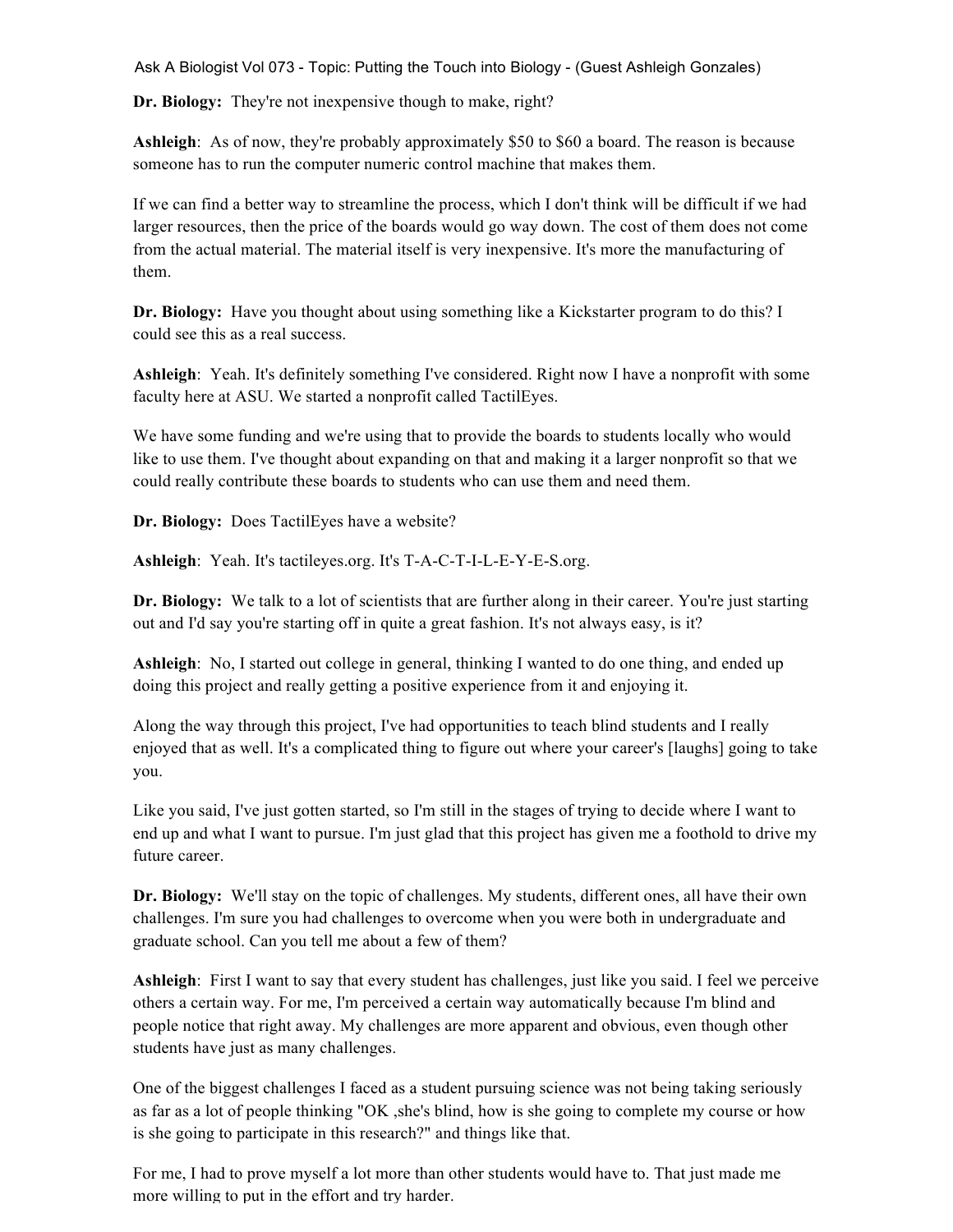**Dr. Biology:** You've touched on this next question just a little bit. I'll let you go a little bit further. What's the best and what would be the worst thing about being a graduate student?

**Ashleigh**: [giggles] The best thing is feeling like you're contributing to something really important and it's something that you're personally passionate about.

That's the best thing about graduate school in general. It gives you an opportunity to choose something you wanted to research and study and really put all your effort into it. It's going to be something that you really love. That's one of the best parts about graduate school.

At the same time, that's also the most challenging [laughs] part because you care so much about what you're doing and you're so passionate about it. It makes it more difficult to make sure that everything gets done efficiently and in a way that's going to be really productive instead of just what you want it to be.

**Dr. Biology:** The ASU campus, one of the things I've always thought was nice about it, because I've been in a lot of campuses around the country. A lot of them are hilly, rolly and all over the place, I would say one of the nice things about our campus is it's flat.

**Ashleigh**: It is definitely flat. [laughs]

**Dr. Biology:** Getting around is easy for everyone in that case. Has it made a difference for you? Has the campus been good for you or bad for you?

**Ashleigh**: I will say this, I did an internship at Purdue a couple summers ago. I did actually get an opportunity to be on another campus for several weeks. The thing I liked about ASU versus that campus was that everything was in one place.

You have your classroom buildings and your memorial union and the book store. It's all pretty centrally located. Whereas, at least at Purdue, everything was very spread out and hard to get to.

ASU does a very good job of having tactile sidewalks. The edges are very well marked. You can tell when you're about to hit grass because the texture of the sidewalk changes. I don't know if you've noticed that anywhere. In a lot of places on campus they border the grass and the rocks with some texture.

**Dr. Biology:** It saved me a few times when I'm walking with my head faced down and I'm looking at my phone.

[laughter]

**Ashleigh**: I'm sure you're not the only one. That's one good thing that I like about ASU campus. I really don't have anything else to compare it to because I haven't been on too many other campuses except for Purdue. I would say that I didn't find it too challenging.

**Dr. Biology:** You have your trusted companion, Dune, that gets you from point A to point B.

**Ashleigh**: Yes, I've been lucky to have had the experience of working with two different dogs and using my cane at different points in my time here at ASU. I can say that there's pluses to both and there's minuses to both.

I definitely love working with my guide dog, Dune, right now. I had a guide dog previously to her, named Classy, who was also a very good guide dog. I enjoy working with them.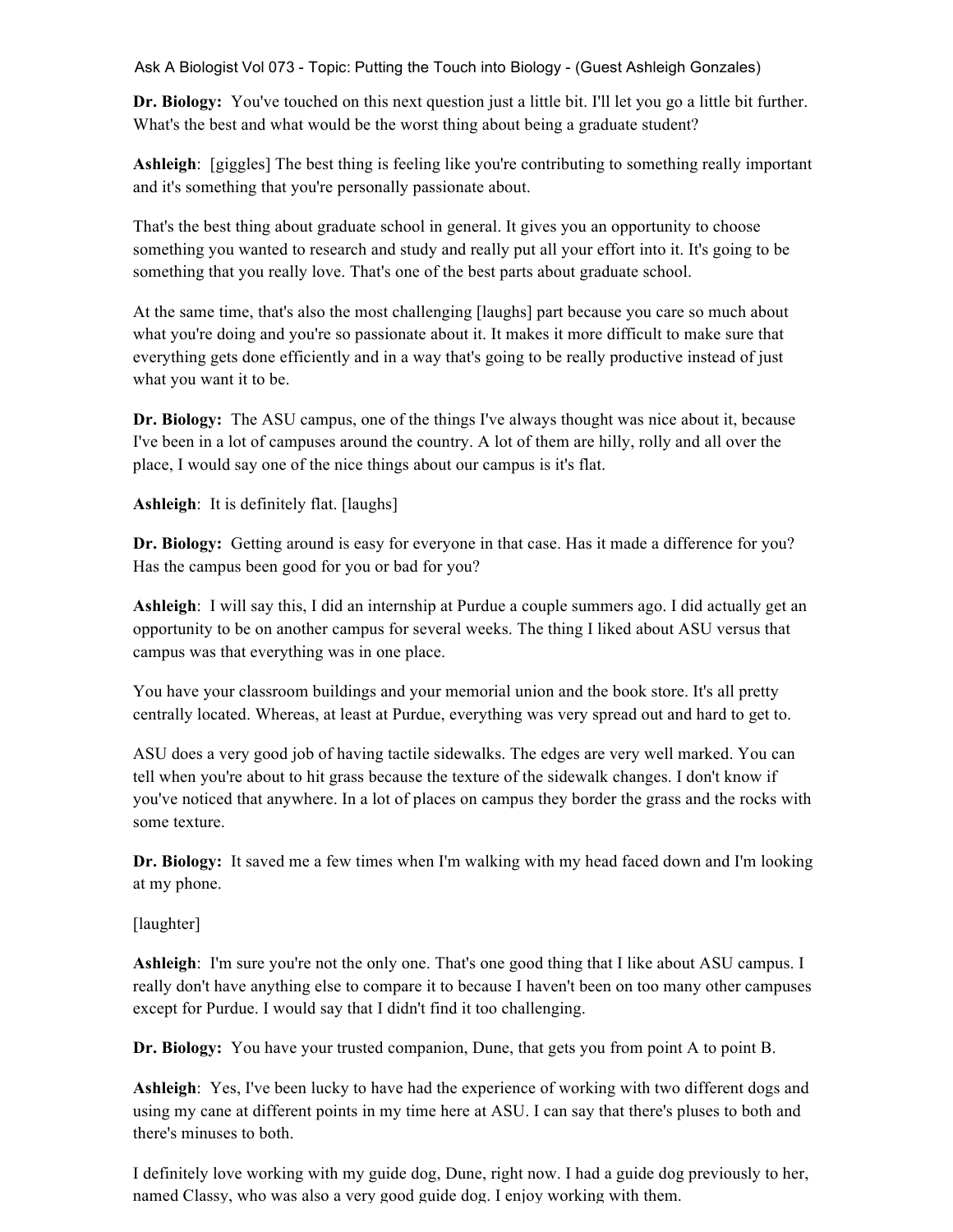**Dr. Biology:** When you're in the classroom, what is changed when you're visually impaired? We take it for granted, those of us that can see, what is it that's different for you?

**Ashleigh**: You can't look at the projector, which most teachers are using as a piece of lecture material. They're using PowerPoint and things like that. A lot of times instructors don't realize how much they're leaving out of their actual verbal lecture because they're using a lot of the graphics and images on the PowerPoint.

That has been a little bit difficult for me. I've been able to work with professors and very carefully work together through the semester to make sure I'm getting all the information I need to get.

The Disability Resource Center we have here on campus is also very helpful. They provide note takers to any of the students with disabilities who would like one. They could take notes in your class. It's another student in your class who can take notes and provide them to you.

That's definitely been helpful for certain classes, especially the type of classes where all the information is very visual. That's been very helpful. It's a different experience, you don't have the luxury of looking up at the screen and seeing what the professor is talking about or what you might have missed verbally or things like that. You're relying solely on their verbal descriptions.

**Dr. Biology:** What other tools helped you through graduate school?

**Ashleigh**: I'm really lucky to be living in this modern world where we have such wonderful technology. I have a computer with a screen reader on it that reads text to me from the screen so I'm able to do my coursework on Microsoft Word and my emails and all that kind of stuff.

I also have what's called a "Braille Note Taker," which is basically, another version of a computer, but it has a Braille display that changes the Braille on the screen. I like to use that to take notes a lot, because I don't have to be listening to a voice in my ear as I'm typing. I can look at the screen and study in Braille. Those are very useful.

I also have an iPhone, like a lot of you listeners probably do. I have an iPhone with a voice on it, so that I can check my email, my phone and text, and all that kind of stuff as well.

**Dr. Biology:** That is a perfect segue for me, because, fairly soon after I met you, we were talking about the ability of the smart phones and the way that they can speak. You pulled up an email, and I was blown away by how fast you could process it.

We heard about, if you lose one sense, other senses get better, or whether they get better or you just practice them. Ashleigh, I'm going to send you a secret message for the day.

[types]

**Ashleigh**: Did you send it?

**Dr. Biology:** I sent it.

**Ashleigh**: All right.

[iPhone speaks]

**Dr. Biology:** What was it?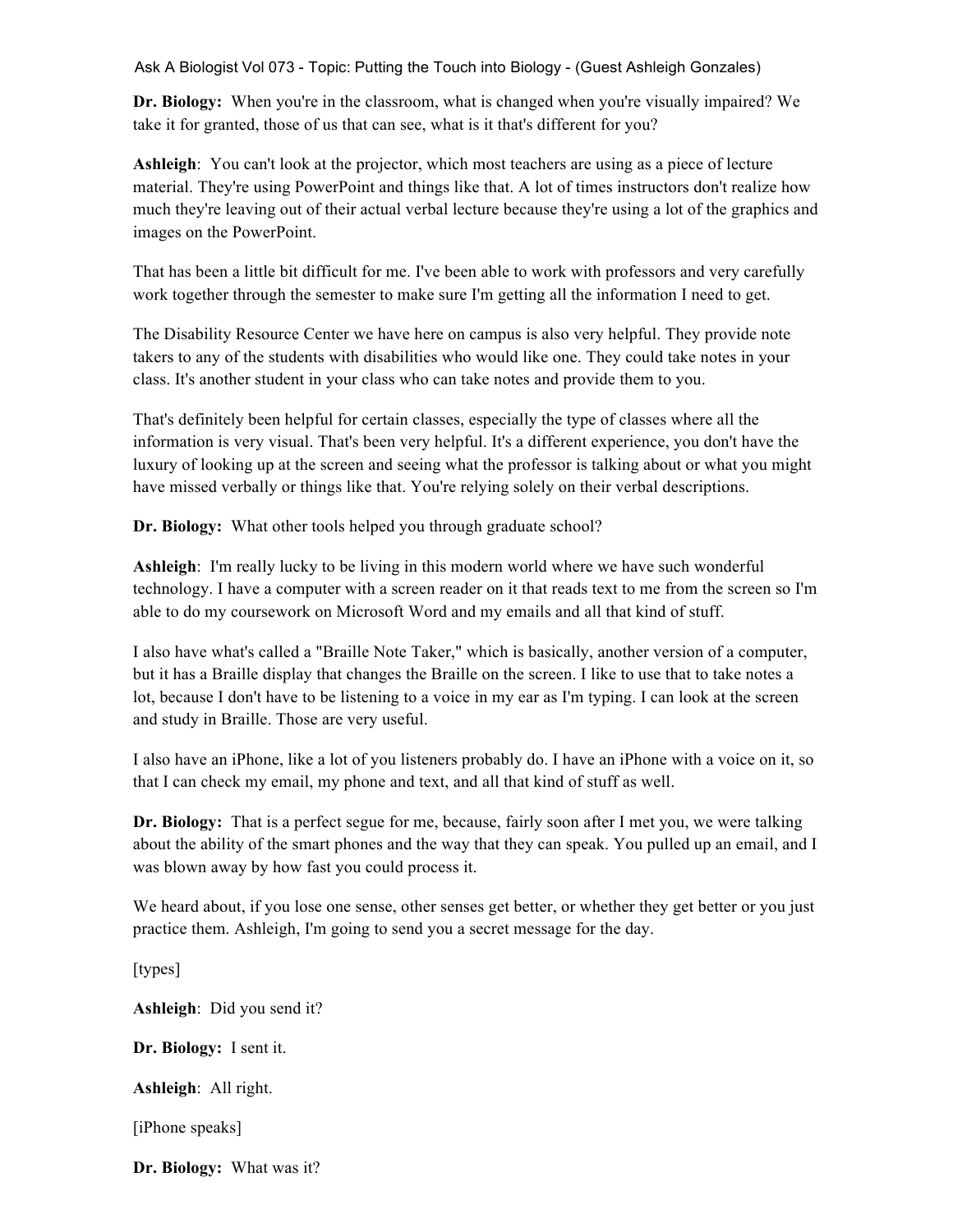**Ashleigh**: It says, "Be sure to tell everyone to subscribe to the iTunes U channel for Ask A Biologist."

[laughter]

**Dr. Biology:** It's like a theme of the Christmas story with Ralphie?

**Ashleigh**: [laughs]

**Dr. Biology:** The Christmas story with...

**Ashleigh**: Yeah, the secret message.

**Dr. Biology:** Yes.

**Ashleigh**: When he does the Ovaltine.

**Dr. Biology:** Yes. That's right.

**Ashleigh**: Decoder pen.

**Dr. Biology:** Drink more Ovaltine.

**Ashleigh**: Yeah.

**Dr. Biology:** Ashleigh, I have a question that you may or may not want to answer.

[laughter]

**Dr. Biology:** It's an interesting one for those of us that have not had to experience being completely visually impaired. Can you describe to others what it's like to be visually impaired?

I don't want you to think about the things that you don't have any more. I'm curious about what you've gained, because I suspect there are a lot of things that you missed before.

**Ashleigh**: I don't want to speak for all visually impaired people, because everyone's different. For me, I think that I definitely gained a better sense of touch, from learning to read Braille and things like that. I'm very aware of my tactile environment, and how things feel.

I'm also very aware, spatially, of where I am in regards to other things. For example, right now, we are sitting at a table. I know that the table is probably about two or three inches away from me. I'm very aware of where things are, related to where I am. I think that definitely is different.

As far as hearing goes, I wouldn't say that my hearing is better. I would say that I'm more aware of what I'm hearing, and that's the difference. A lot of times people think that when you are blind, you hear better. I don't think it's necessarily that you hear better. You are more aware of what you are hearing, and you are paying very close attention to it.

**Dr. Biology:** That's probably a really good point. It's not that you become super human in your hearing, it's just that you can focus on it. In particular, we have a bird aviary -- a virtual one -- on Ask A Biologist. Of course we have the typical pictures and range maps. But we have their songs. Do you go out bird listening?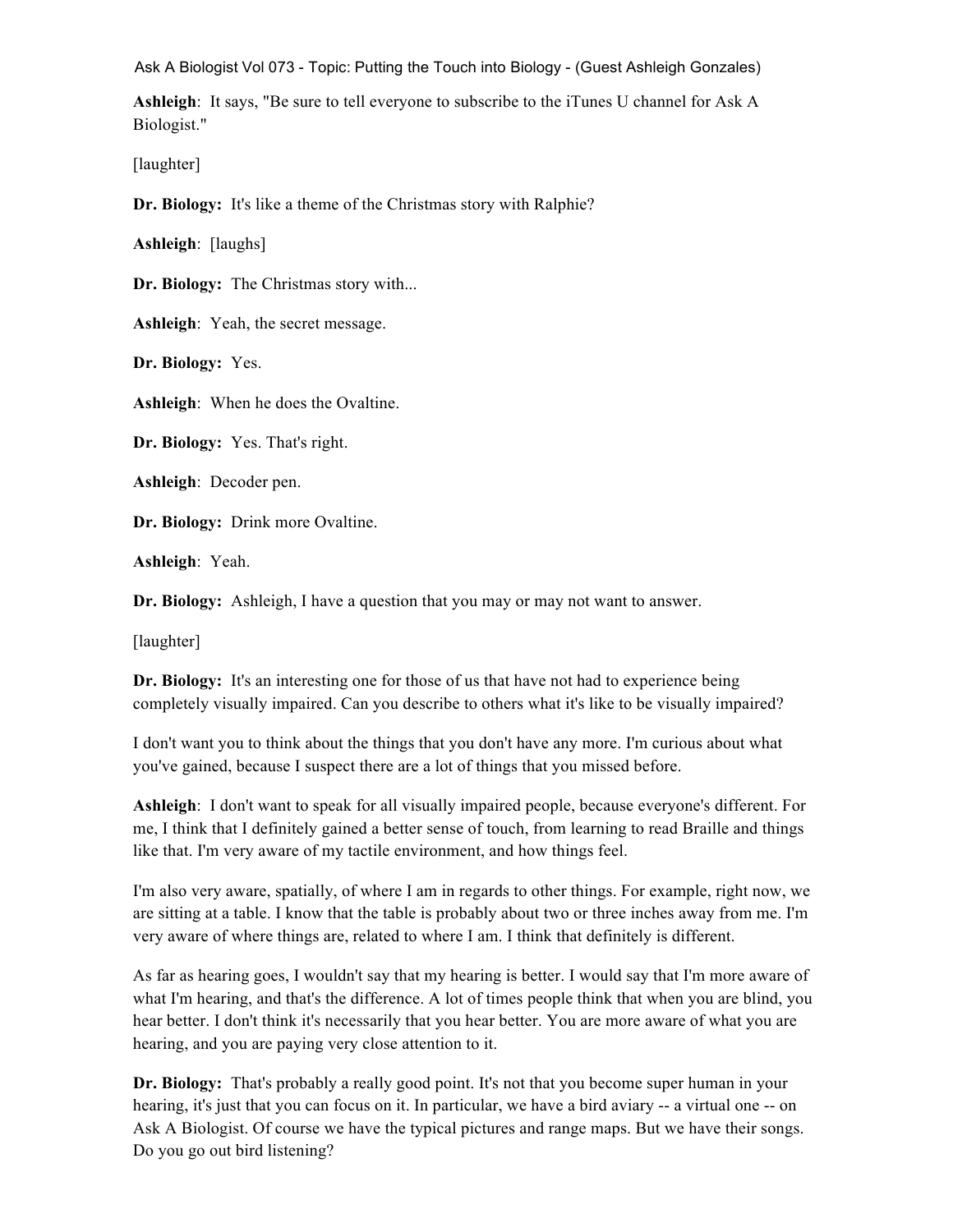**Ashleigh**: I really don't, but I'm sure somebody who is blind probably does really enjoy that. I've never really considered that. But it does sound like it would be an interesting experience.

**Dr. Biology:** Let's get back to the research that's been going on. We have about 50 boards. Is that correct?

**Ashleigh**: Yeah, probably around 50.

**Dr. Biology:** Now that you've gotten through your degree, what are the plans?

**Ashleigh**: Well, I am currently teaching math and science at a nonprofit here in Phoenix, called "Southern Arizona Association for the Visually Impaired." They are a nonprofit that helps blind adults in the community get an education in college, or go back to work in the work field.

I'm tutoring and teaching math, science and technology there. I'm hoping to make a lot more boards and tactile graphics for math. I've done a lot of science related stuff, so I want to try some math stuff and see how those work, and if they help and that kind of thing.

**Dr. Biology:** When we were talking about your professors and your colleagues, I know you mentioned Dr. Baluch. There [are] a few others that have been involved as well, right?

**Ashleigh**: Yeah. I was able to get a lot of excitement and enthusiasm from faculty here at ASU. We have a project team that we call 3D IMAGINE. Some key people on that team are, Terri Hedgepeth, who was a former director of the Disability Resource Center, and Dr. Rogier Windhorst, who is a professor here in the School of Earth and Space Exploration.

There has been a few other key people that have been very helpful in the Art and Design school, and in the physics department, and a lot of students in various areas that have been very helpful as well.

**Dr. Biology:** We talked about the different images that your project has done. I recently learned that there are now some baby ultrasounds being produced for visually impaired mothers to be.

**Ashleigh**: Wow! That's really neat.

**Dr. Biology:** I'm always curious if they've learned from you, and are building off your work. That would be something to check on down the road.

**Ashleigh**: That's a really neat project. There is a lot of research going on with 3D printing and things like that, so there are a lot of projects very similar to mine.

But what makes mine different, is that I'm focused on the education aspect, and increasing participation at a younger age, and really getting students involved in science and math at a very young age.

**Dr. Biology:** I can't agree more. It turns out Ashleigh, that on this show, we always have three questions. I will start with the first one, which is, when did you first know that you wanted to be a biologist?

**Ashleigh**: I would have to say, probably in seventh grade when I was 12. I was in middle school, and I was taking, I think they called it life science or something like that. It was basically a very introductory version of biology. I remember very specifically, my teacher bringing up a model of the DNA double helix, and showing it to us, and passing it around.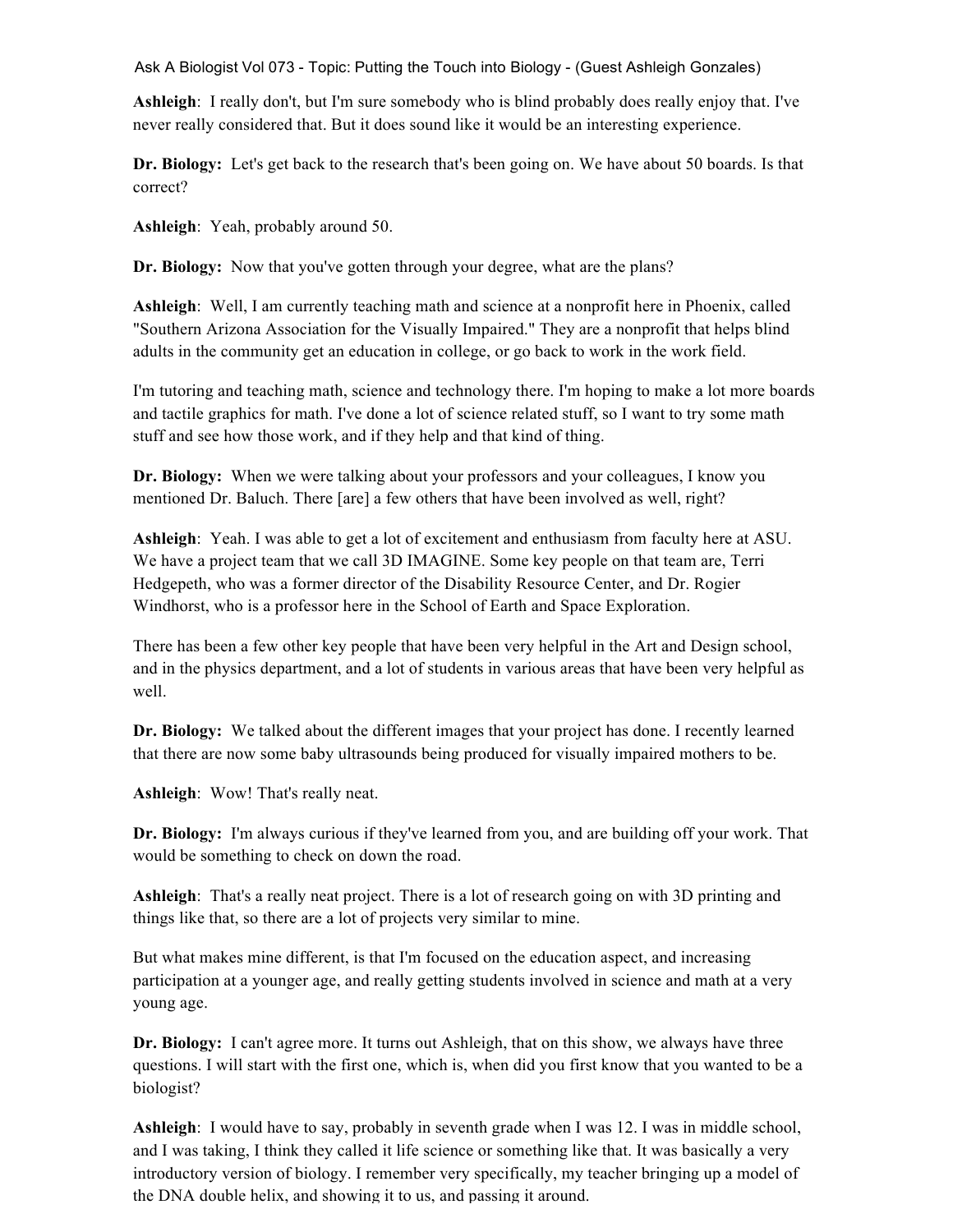I just thought it was the most beautiful thing, and it was so pretty, and fascinating. I couldn't believe that that's what was directing all of the instructions for creating life. I was so fascinated and amazed by that. That's when I think I realized that I really wanted to research that more, and be involved in that, and learn more about that.

**Dr. Biology:** Now for the next question. If you are not able to do any of these things, and I have to take away, not only your biology, but your teaching, because many biologists like to do some type of teaching, which is great, what would you be, or what would do, if you could do anything?

**Ashleigh**: I love to read. I'm an avid reader. I think I would love to write a really great novel. I'm not a very good writer [laughs] , so I don't think I could do that now. But, I would love to write a really good novel that get's people's interests and get's them excited and engaged. I really love reading, so I'd like to do that for someone else.

**Dr. Biology:** What are some of your favorite authors?

**Ashleigh**: Probably, like a lot of people, I love all the Harry Potter books. I am a very big fan of Stephen King and all his crazy stories. I like reading his books. I don't know.

I just like reading whatever I come across that sounds interesting to me. I research a lot of times, and go on different websites and see what people are reading, and try to figure what I think would be interesting to me.

**Dr. Biology:** You can start with a short story, right? Rather that thinking the whole novel?

**Ashleigh**: Yeah. That's a good point. [laughs]

**Dr. Biology:** Final question. What advice would you have for a young biologist, thinking of a career in biology? In particular, what advice would you have for students interested in biology, who might be discouraged because of adversity?

**Ashleigh**: In general, I would say that if you are interested in biology or science in general, to find what really makes you passionate and really pursue it. Look for good mentors, teachers, peers, anybody that really drives you, and helps you get to where you want to be, and don't give up on anything.

For students who might have different issues that make things a little harder, I would say that, you are your best judge, and you know what you want, and you know how you can get it.

Work really hard to make sure that you don't let others discourage you. Speak up for yourself and make sure you self advocate, and do the things that you need to do and get where you want to be. Don't let anyone tell you no.

**Dr. Biology:** One other thing, your accomplishment as an undergraduate student and graduate student is great, in particular, your research project, I was very fascinated with. There's another accomplishment that you have that I would like to mention is that you are a first generation graduate in your family.

**Ashleigh**: That's true. I'm the first one in my family to pursue a four-year college degree, and then I went on to graduate school. I'm really excited about that. I'm hoping I can encourage my siblings and other family members to pursue their education as well.